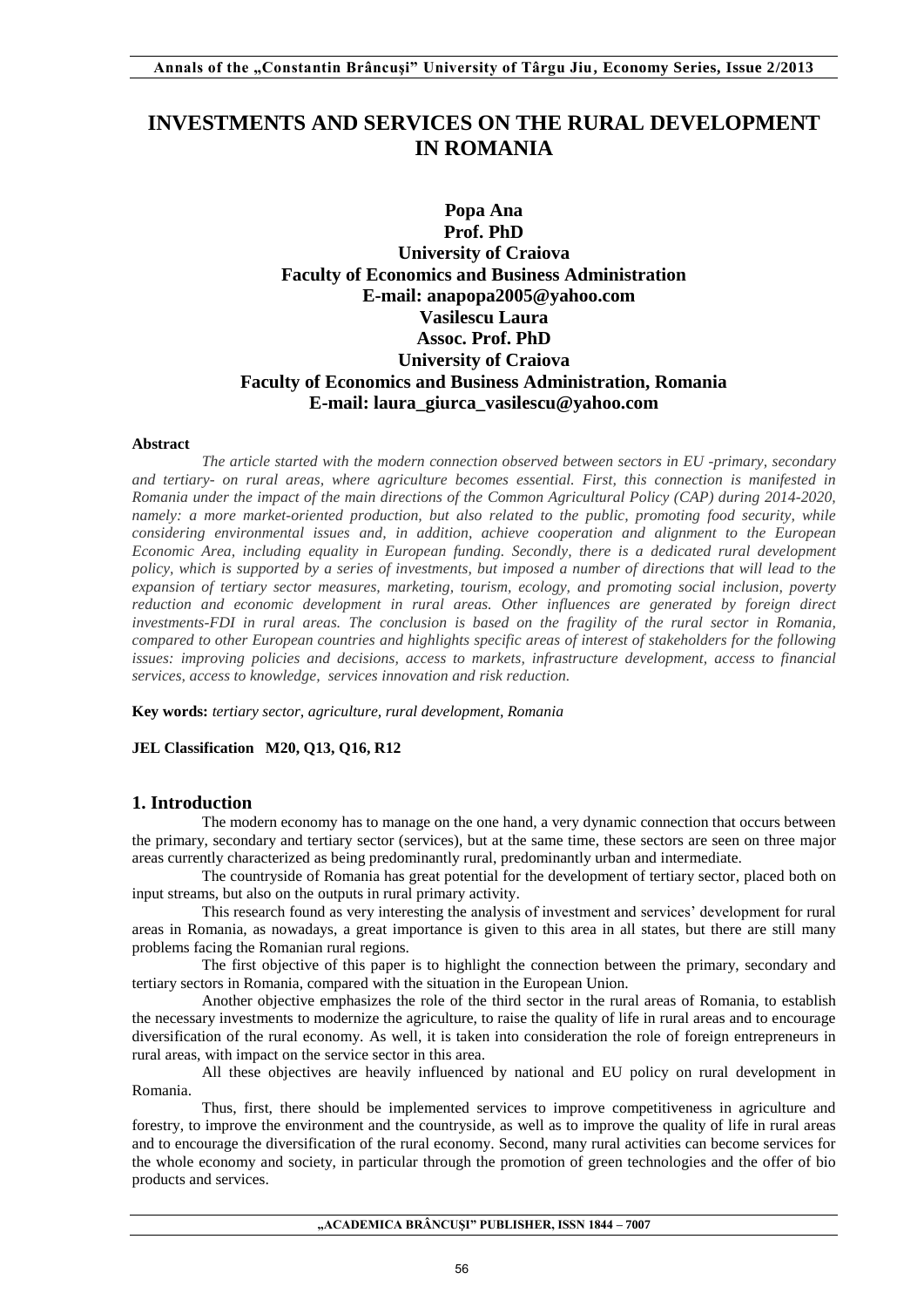# **2. Methodology**

The paper is based on the current debate about the definition of the tertiary sector and the rural area because both areas are given increasing importance in all modern economies.

The analysis of the components of Gross National Product (GDP) in terms of the three sectors primary, secondary and tertiary - highlights important connections to modern economies. As is generally known, it is considered that the primary sector refers to agriculture, forestry, fishing, mining and secondary sector includes manufacturing, construction, utilities while the third sector refers to various productive or unproductive services.

A series of activities from these sectors are subject to arguing, so that they can sometimes occur in the composition of a specific sector and sometimes, of another sector.

This aspect regards the tertiary sector, being subject to a separate analyzes. The most important trend is that the tertiary sector is reconsidered through the diversification of component activities and their functions. Based on the classification given by the National Institute of Statistics and Economic Studies (NIS) - a service activity is characterized by the provision of a technical or intellectual capacity. Of course, this activity can be considered productive or unproductive, but often the two functions are combined, which makes it more difficult to affiliate with one of the three sectors.

The practice seems to show that each activity has a corollary in various services that are comparable to those two great input or output flows for the activity. In this regard, the agricultural services may make the process of production, but they can be an extension of agricultural holdings, which are actually agricultural services.

From another point of view, some services are considered commercial in nature, others are noncommercial. For example, the agricultural services are grouped as follows [Muller, 1991]:

- Services that are an extension of mining activities using agricultural methods and skills (planning and landscaping, planting, riding centers or pet, specific agriculture construction);

- Services related to tourism, using farms to support recreational and educational activities (accommodation, supply of agricultural products, offers for sporting activities in natural, educational farms);

- Services related to the specific area crafts (textiles, ceramics, glass, wood, metal, leather);

- Proximity services (restaurant, bar, taxi, towing services);

- Non-market services, similar public services (snow removal, maintenance of canals and river banks, school transportation, cultural activities).

Debates, contradictions and reconsiderations refer also to the definition of rural. The paper is based on the modified version of OECD typology, used since 2010 by the European Commission, which takes into account population density, the presence of large urban centers and their share in total population. Specifically, the EU agreed typology establishes three categories of regions: predominantly rural, intermediate regions, predominantly urban regions.

This paper used the official data, several reports and analysis on the European Union (EU), which has established a policy of rural development with important measures imposed by differences between various countries, but also by the financial crisis and the pressure of globalization.

First, Romania considers the aims of Common Agricultural Policy (CAP) launched in 2003 to design a support system that is independent of production and to increase the retention capacity of the rural population.

Finally, the foreign investors have different interests in the countryside, which can have a positive impact, but there are some undesirable trends for Romania, being identified certain risks.

### **3. Investment and services for rural development in Romania**

### **3.1. Connection between the primary, secondary and tertiary sectors in Romanian rural areas compared to rural areas of Romania in EU**

The first observation is that rural areas do not appear to belong only to the primary sector, but has all three sectors. In 2009 compared with 2004, the share of the tertiary sector grew at EU27 level, to the detriment of the primary and secondary sector, the increase being more pronounced for the rural area, followed by the intermediate zone, as shown in Table 1.

**Table 1** 

### **Share of the 3 sectors - primary, secondary, tertiary – in GDP in the 3 areas -rural, intermediates, urban –**

| in EU 27 - $%$ |      |       |      |                     |       |      |  |
|----------------|------|-------|------|---------------------|-------|------|--|
| <b>Sector</b>  |      | Rural |      | <b>Intermediate</b> | Urban |      |  |
|                | 2004 | 2009  | 2004 | 2009                | 2004  | 2009 |  |
| <b>Primary</b> |      |       |      |                     |       | 0,5  |  |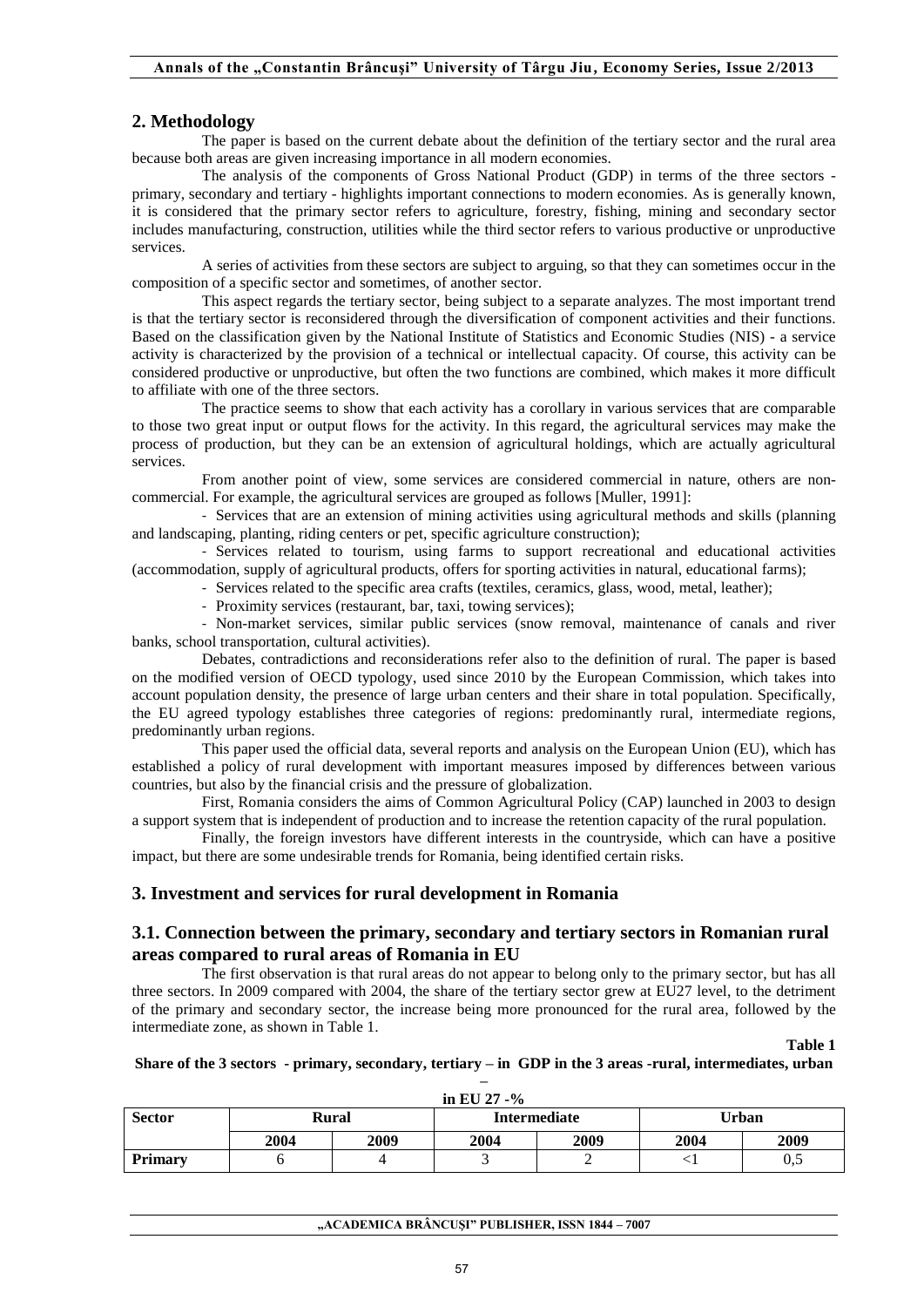# **Annals of the "Constantin Brâncuşi" University of Târgu Jiu, Economy Series, Issue 2/2013**

| Secondary       | 30 | $\gamma$<br>,,, | ററ<br>. . | $\sim$ $\sim$<br>$\angle 0$ | $\sim$<br>$\overline{\phantom{a}}$ | 207<br>— ∠ ∪ ⊶ |
|-----------------|----|-----------------|-----------|-----------------------------|------------------------------------|----------------|
| <b>Tertiary</b> | O4 | --<br>ັ         | υo        | $\sim$                      | $\overline{\phantom{a}}$           | 70<br>v.v      |

Source: European Commission (2012a), Directorate-General for Agriculture and Rural Development, *Rural Development in the European Union, Statistical and Economic Information Report 2012*.p.68.

At the same time, one can say that EU registered 27 a stop of development of the tertiary sector in 2009 due to the gap in development between the EU 15 member (integrated state until 2004) and EU 12 states (states integrated after 2004 ), as shown in table 2.

**Table 2** 

**Share of the 3 sectors - primary, secondary, tertiary – in GDP in the 3 areas -rural, intermediates, urban in EU 15 and EU 12, in 2009-%** 

| <b>Sector</b>    | <b>Rural</b> |              |              | <b>Intermediate</b> | Urban        |              |  |
|------------------|--------------|--------------|--------------|---------------------|--------------|--------------|--|
|                  | <b>EU 15</b> | <b>EU 12</b> | <b>EU 15</b> | <b>EU 12</b>        | <b>EU 15</b> | <b>EU 12</b> |  |
| <b>Primary</b>   | 3,3          | 7,4          |              | 3,6                 | 0.5          | 0,7          |  |
| <b>Secondary</b> | 27,9         | 38,0         | 27,2         | 36,6                | 20,5         | 25,7         |  |
| <b>Tertiary</b>  | 68.8         | 54,6         | 70,9         | 59,7                | 79,0         | 73,5         |  |

Source: European Commission (2012a), Directorate-General for Agriculture and Rural Development, *Rural Development in the European Union, Statistical and Economic Information Report 2012*.p.70.

In Romania, the data from statistical yearbooks show even a restriction on the service sector, following the share of value added - Gross Value Added (GVA) in Gross domestic product GDP on total economy and the share of main branches in total GVA.

**Share regarding GVA in the period 2007-2011 - %-** 

#### **Table 3**

**Table 4**

| Share regarding $GVA$ in the period $200/-2011 - ?$ |       |       |       |       |       |
|-----------------------------------------------------|-------|-------|-------|-------|-------|
| Date                                                | 2007  | 2008  | 2009  | 2010  | 2011  |
| <b>GVA/GDP</b>                                      | 88.5  | 89,1  | 90,0  | 88,8  | 88,0  |
| GVA total, din care:                                | 100.0 | 100,0 | 100,0 | 100,0 | 100,0 |
| -Agriculture, forestry, fishery                     | 6,5   | 7.4   |       | 6,7   | 6,5   |
| -Industry                                           | 27.5  | 25.9  | 27.2  | 29.7  | 26.3  |
| -Construction                                       | 10.3  | 11.9  | 11,0  | 10.0  | 9,8   |
| -Services                                           | 55,7  | 54,8  | 54.7  | 53,6  | 57.4  |

Source: INS, Yearly Statistics from 2009 to 2011.

These data are not divided in the Romanian statistics on the 3 areas - rural, intermediate, urban - but it may be noted that it was registered an involution in the economic growth in agriculture and fishing, so they contributed in 2011 to the formation of GVA with only 6.5%. Services increased at 57, 4% in 2011, but they are much lower than in EU 12 states.

### **3.2. Specificity of Romania as rural country in EU 27**

The characterization of rural Romania results from the situation presented in Table 4: the share of territory, population, GDP and rural workers, compared with EU 15 and EU 12.

|--|

|              | <b>Territory</b> |             |      | <b>Population</b> |             | <b>GDP</b> |      |             | <b>Employment</b> |      |             |      |
|--------------|------------------|-------------|------|-------------------|-------------|------------|------|-------------|-------------------|------|-------------|------|
|              |                  |             |      |                   |             |            |      |             |                   |      |             |      |
|              | Rura             | Intermediat | Urba | Rura              | Intermediat | Urba       | Rura | Intermediat | Urba              | Rura | Intermediat | Urba |
|              |                  | e           | n    |                   | e           | n          |      | e           | n                 |      | e           | n    |
|              |                  |             |      |                   |             |            |      |             |                   |      |             |      |
| Romani       | 59,8             | 39.4        | 0,8  | 45,7              | 43,8        | 10,5       | 32,4 | 42,8        | 24,8              | 41,5 | 46,5        | 12,0 |
| $\mathbf{a}$ |                  |             |      |                   |             |            |      |             |                   |      |             |      |
|              |                  |             |      |                   |             |            |      |             |                   |      |             |      |
| EU 12        | 58.6             | 35,0        | 6,4  | 40.6              | 38.1        | 21.2       | 29,2 | 34,7        | 36,2              | 36.2 | 36,7        | 27,1 |
|              |                  |             |      |                   |             |            |      |             |                   |      |             |      |
| <b>EU 15</b> | 56,1             | 33,9        | 10,0 | 19,1              | 34,8        | 46,1       | 16,2 | 31,4        | 52,4              | 18,0 | 33.3        | 48,7 |
|              |                  |             |      |                   |             |            |      |             |                   |      |             |      |

Source: European Commission (2012a), Directorate-General for Agriculture and Rural Development, *Rural Development in the European Union, Statistical and Economic Information Report 2012*.p.51.

**"ACADEMICA BRÂNCUŞI" PUBLISHER, ISSN 1844 – 7007**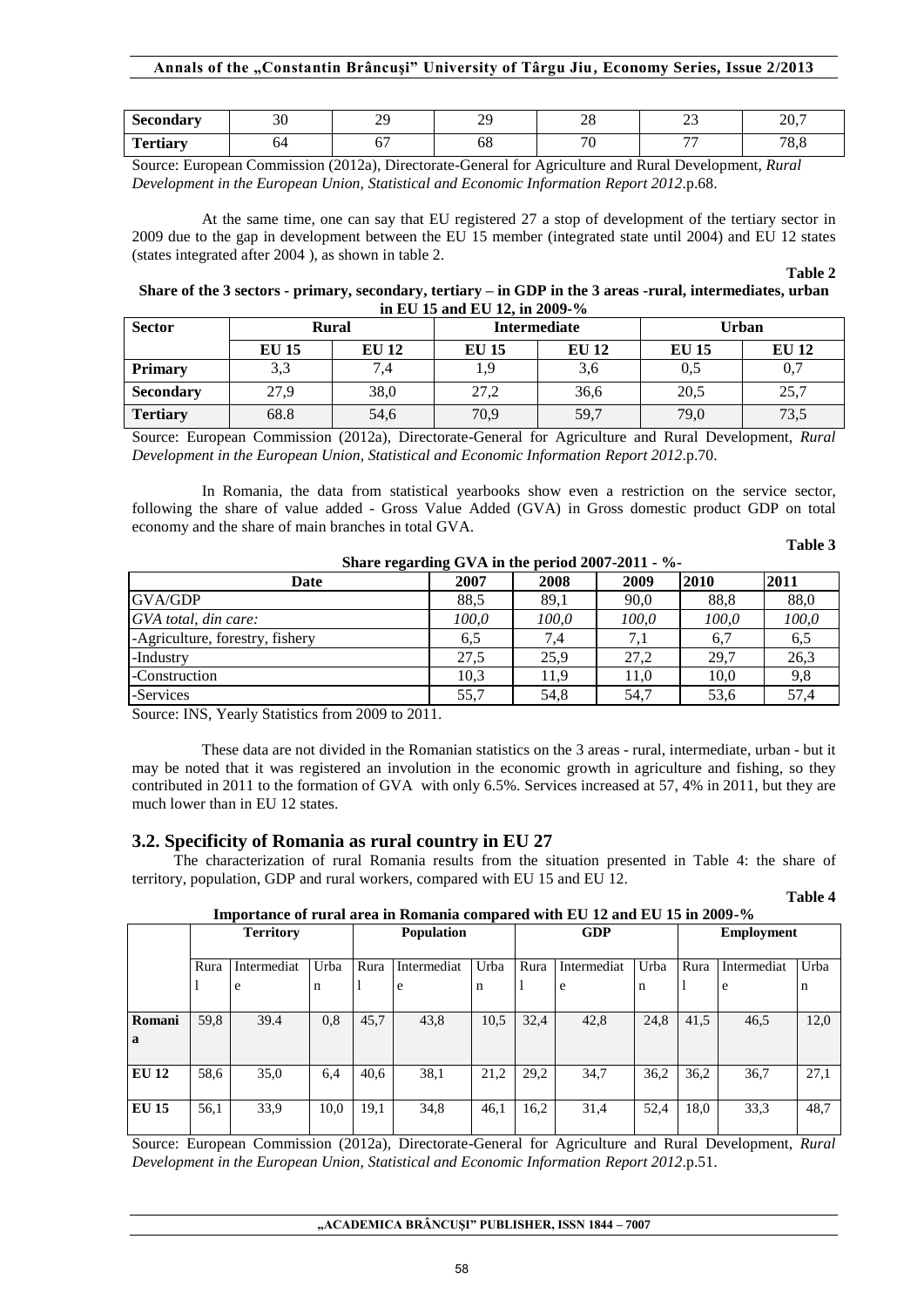In fact, Romania has a very small urban area compared to rural areas combined with the intermediary one for all indicators (area, population, GDP, labor), but if calculated the correlation labor-GDP, this will be:

- 45.7% -32.4% -41.5% in Romania;

- 19.1% -16.2% -18% in the EU 15.

The large share of GDP produced in the rural area of our country shows that the primary sector is mainly, but there is registered a slow development of the tertiary sector.

According to the NUTS criteria (Nomenclature of territorial units for statistics), the classification valid from 1 January 2012 until 31 December 2014 [12, 2012] lists three categories of regions:

- 97 regions at NUTS 1 level as a major socio-economic regions;

- 270 regions at NUTS 2 level as basis regions for regional policy implementation;

- 1294 regions at NUTS 3 level regions considered small regions for specific diagnoses.

It should be noted that the provision of structural funds is done according to NUTS 2 level.

In Romania, NUTS 2 classification includes 7 regions + Bucharest and Ilfov region, according to the map in Figure No.1.



**Figure No.1. Map of Romania with distribution of counties in the 7 regions + Bucharest and Ilfov** 

Romania joined the EU in 2007, as an emerging economy and rural by excellence, keeping this feature in 2012. Figure No. 2 with the map of the 41 counties + Bucharest show that in 2010, only Bucharest was considered predominantly urban area, while 14 counties were considered intermediate zone (light color) and most of the 27 counties were predominantly rural (dark color).



Source: European Commission (2012a), Directorate-General for Agriculture and Rural Development, *Rural Development in the European Union, Statistical and Economic Information Report 2012*.p.48

#### **Figure No.2. Map of Romania regarding classification of counties on the 3 areas (predominant rural, intermediary, predominant urban)**

From another perspective, predominantly rural areas contributing to the creation of gross value added reflected in the table 5 indicates its role in Romania compared to EU 27 for the main industries.

**"ACADEMICA BRÂNCUŞI" PUBLISHER, ISSN 1844 – 7007**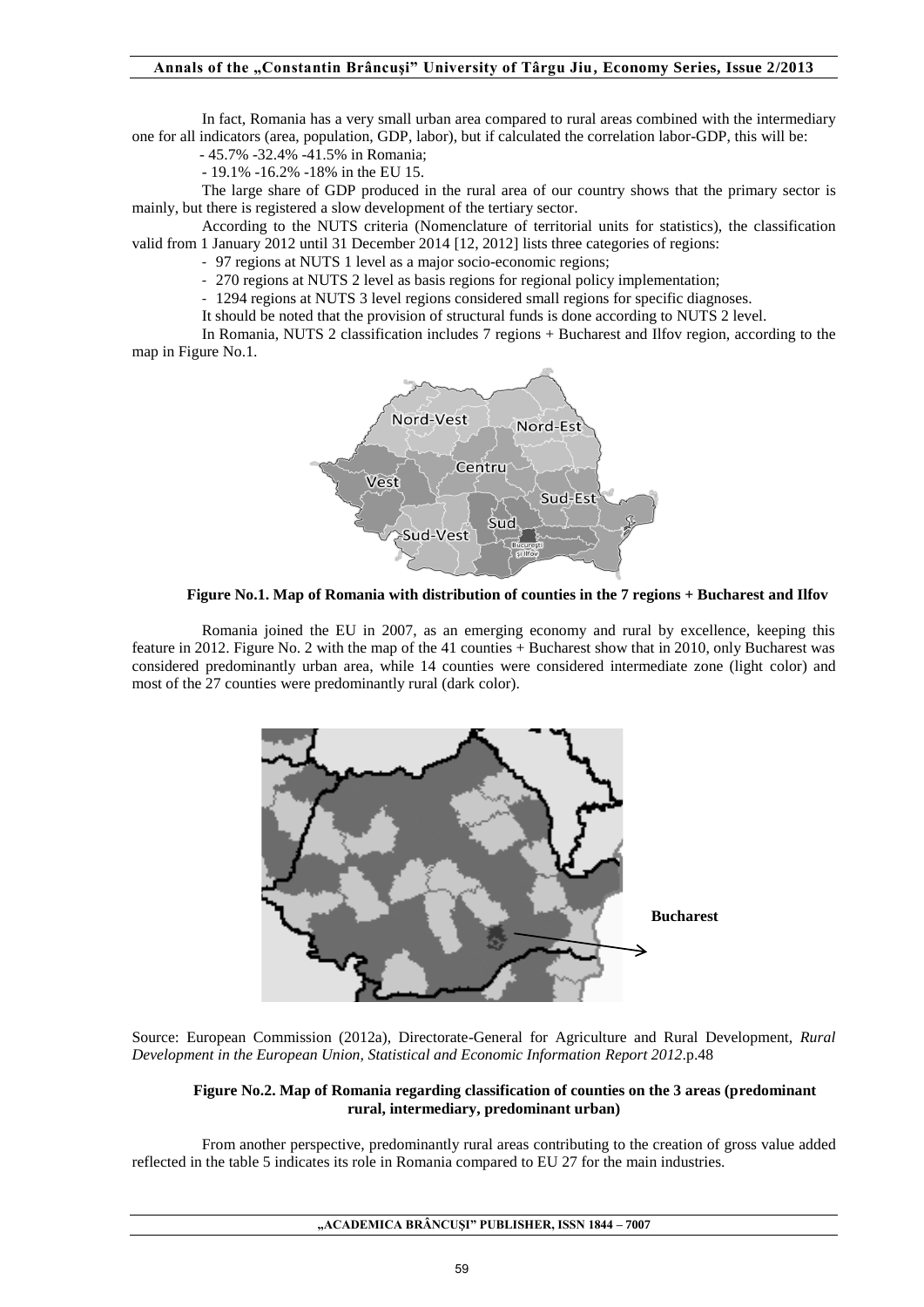| acuvity, 70    |                                |          |              |                 |  |  |  |
|----------------|--------------------------------|----------|--------------|-----------------|--|--|--|
| <b>Region</b>  | Agriculture, forestry, fishery | Industry | Construction | <b>Services</b> |  |  |  |
| <b>UE27</b>    |                                | 20       | ΖU           |                 |  |  |  |
| <b>Romania</b> |                                |          | 40           |                 |  |  |  |

#### **Contribution of the predominantly rural areas to creation of gross value added GVA in 2009 - by field of activity,%**

Source: European Commission (2012b), *Agriculture, fishery and forestry statistic. Main results – 2010-11,*  Eurostat, p.144.

So. Romania can be considered one of the 27 EU  $\langle$  rural $\rangle$  countries because the contribution of the predominantly rural areas to the creation GVA is the predominant for the primary sector -55%, but even for the secondary and tertiary sector, compared to Europe. But as the analysis of the 3 sectors in Table 4 indicates, the rural area has a great competitiveness gap from 15 EU states and even to some countries in the EU 12.

# **3.3. Low investment for rural area in Romania**

## **3.3.1. Need for investment in rural areas and insufficient national resources to finance investments in the Romanian rural areas**

Rural areas around the world, but especially in the less developed areas need both private and public investment.

Private investments have always been limited by low self-financing from agriculture, so it is considered that are necessary more public investment to support the economic growth and to reduce poverty.

Public investment in agriculture and rural areas relate primarily to education and rural infrastructure, health, social protection, and nowadays to research and development (R&D) in order to move to a modern, intensive agriculture.

National resources of investments financing in Romania decreased in all branches of the national economy both because the economic crisis, but also because of poor management of these resources by the Romanian rulers.

**Table 6** 

**Table 5** 

| Years | Net investments | onare or net investment on the main activities or the romania economy - 70-<br>by activity: |                 |                     |                 |  |  |  |
|-------|-----------------|---------------------------------------------------------------------------------------------|-----------------|---------------------|-----------------|--|--|--|
|       | -Total          | <b>Agriculture</b>                                                                          | <b>Industry</b> | <b>Construction</b> | <b>Services</b> |  |  |  |
| 2007  | 100             | 2,0                                                                                         | 32,6            |                     | 51,1            |  |  |  |
| 2008  | 100             | 3,4                                                                                         | 32,2            | 13,6                | 50,8            |  |  |  |
| 2009  | 100             | 3,9                                                                                         | 34,3            |                     | 49,6            |  |  |  |
| 2010  | 100             |                                                                                             | 37.6            |                     | 45,9            |  |  |  |

**Share of net investment on the main activities of the Romania economy -%-** 

Source: INS, Yearly Statistics from 2010, 2011.

Agriculture registered a slight decrease of investment, but services felt by more than 4%. For agriculture, these declines occurred despite European funds received after the EU integration in 2007 and that imposed increased co-financing.

Of course, the lack of significant investment in agriculture has affected different services in rural area or intermediate one, these services being anyway so low. For example, the infrastructure in Romania is totally unsatisfactory.

### **3.3.2. Reduced foreign investment in agriculture worldwide and in Romania**

Statistics show that foreign investments are much lower in rural areas of the world, but they are lower in less developed economies.

In Romania, the balance of foreign direct investment in agriculture, forestry and fishing accounted for 31 December 2010, a rate of 2% of the total and at 31 December 2011 this balance increased to 2.4% of the total. [NBR, 2011].

Foreign investments have a positive impact on the performance of agricultural activities and rural social problems, through the following influences:

- financing with significant resources of diversified activities;

- high technological level for agricultural activity or service, including improving of the rural infrastructure;

- marketing and access to markets;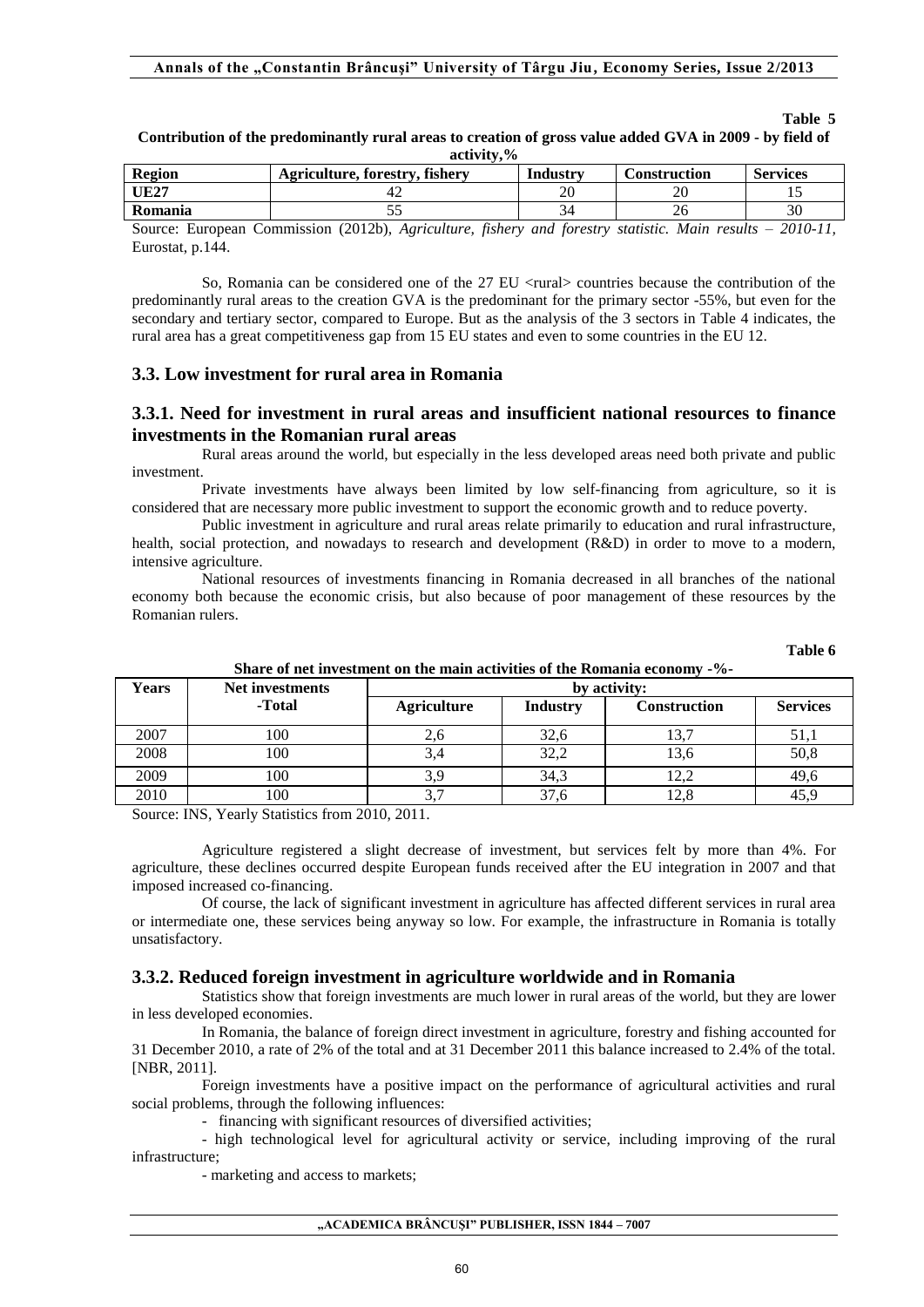- best practices for protecting the environment,
- providing jobs and reducing poverty;
- better social conditions on education, health, culture of the specific area.

But foreign investments can have big risks, including those related to the acquisition of large areas of land. According to the Ministry of Agriculture and Rural Development (MARD) in early 2012, foreign-owned agricultural land in Romania was about 700,000 hectares (8.5% of arable land). Top buyers of land in Romania shows that Italy is ranked first with 24.29%, followed by Germany with 15.48% and the Arab countries with 9.98%. Hungary also holds 8.17% of the over 700,000 hectares owned by foreigners, Spain (6.22%), Austria (6.13%), Denmark (4.52%), Greece and the Netherlands by 2.4 %, and Turkey 0.78%.

### **3.4. The role of European rural development policy and the Common Agricultural Policy in the development of services in Romania**

The European Union has policies for rural development and agriculture, and allocates resources in these areas.

Romania received financial support before the accession to the EU by SAPARD funds during 2000- 2006 and then after joining in 2007, and has access to structural funds based on a National Rural Development Plan (RDP) for 2007-2013.

For the period 2007-2013, the EU has set three major objectives of rural development policy, namely:

1.Increasing the competitiveness of the agricultural and forestry sector;

2.Improving the environment and countryside through support for land management;

3.Enhancing the quality of life in rural areas and promoting diversification of economic activities.

RDP is focused on these three objectives, benefiting from allocations from the European Agricultural Fund for Rural Development (EAFRD) and to this are added other resources devoted to rural development and agriculture especially, the European Agriculture Guarantee Fund (EAGF).

Romania failed to exploit European funding offer, so that by December 2012 the absorption rate was only 12% of the current total budget of EU structural funds.

Specifically, the EAFRD contribution was over 8 billion, but Romania has failed to absorb more than 3.3 billion euros, according to table 7.

#### **Table 7**

### **EAFRD contribution and financial implementation of the RDP (including the operations of the European Economic Recovery Plan, PERE**

| <b>Axis</b>                            | <b>EAFRD Contribution</b><br>$2007 - 2013 - Euro-$ | <b>Cumulative</b><br>payments 2007-<br>2011<br>-Euro- |
|----------------------------------------|----------------------------------------------------|-------------------------------------------------------|
| Axis 1                                 | 3.173.849.264                                      | 916.226.878                                           |
| Axis 2                                 | 1.880.598.967                                      | 1.202.513.898                                         |
| Axis 3                                 |                                                    |                                                       |
|                                        | 1.978.991.904                                      | 801.851.049                                           |
| <b>LEADER</b>                          | 188.059.896                                        | 4.850.504                                             |
| 511 - Technical Assistance             | 300.895.834                                        | 18.236.257                                            |
| 611 - Complements to direct payments * | 500.108.880                                        | 392.649.369                                           |
| <b>Total</b>                           | 8.022.504.745                                      | 3.336.327.955                                         |

\*Special for Romania and Bulgaria on the period 2007-2009.

Source: MADR, 2012 a-PNDR, http://www.madr.ro/pages/dezvoltare\_rurala/Program-National-de-Dezvoltare-Rurala-versiunea10-consolidata-decembrie-2012.pdf and MADR, 2011- Raport anual de progrese privind implementarea PNDR în România în anul 2011, http://www.madr.ro/pages/dezvoltare\_rurala/Raport\_anual\_PNDR-2011.pdf

As shown, all axes are related to the development of services aimed at further RDP application to achieve major goals.

In case of RDP, the cumulative payments 2007-2011 indicate a better situation than other OPs, but the situation is negative on Axis 3, on LEADER and technical assistance that are most involved in the growth of services in rural areas.

For the next period, the EU shows a support for rural tertiary sector even further, according to the Europe 2020 strategy. Thus, for the period 2014-2020 are presented in detail the next six EU priorities for rural development, namely:

1. Fostering knowledge transfer and innovation in agriculture, forestry and rural areas;

2. Enhancing competitiveness of all types of agriculture and enhancing farm viability;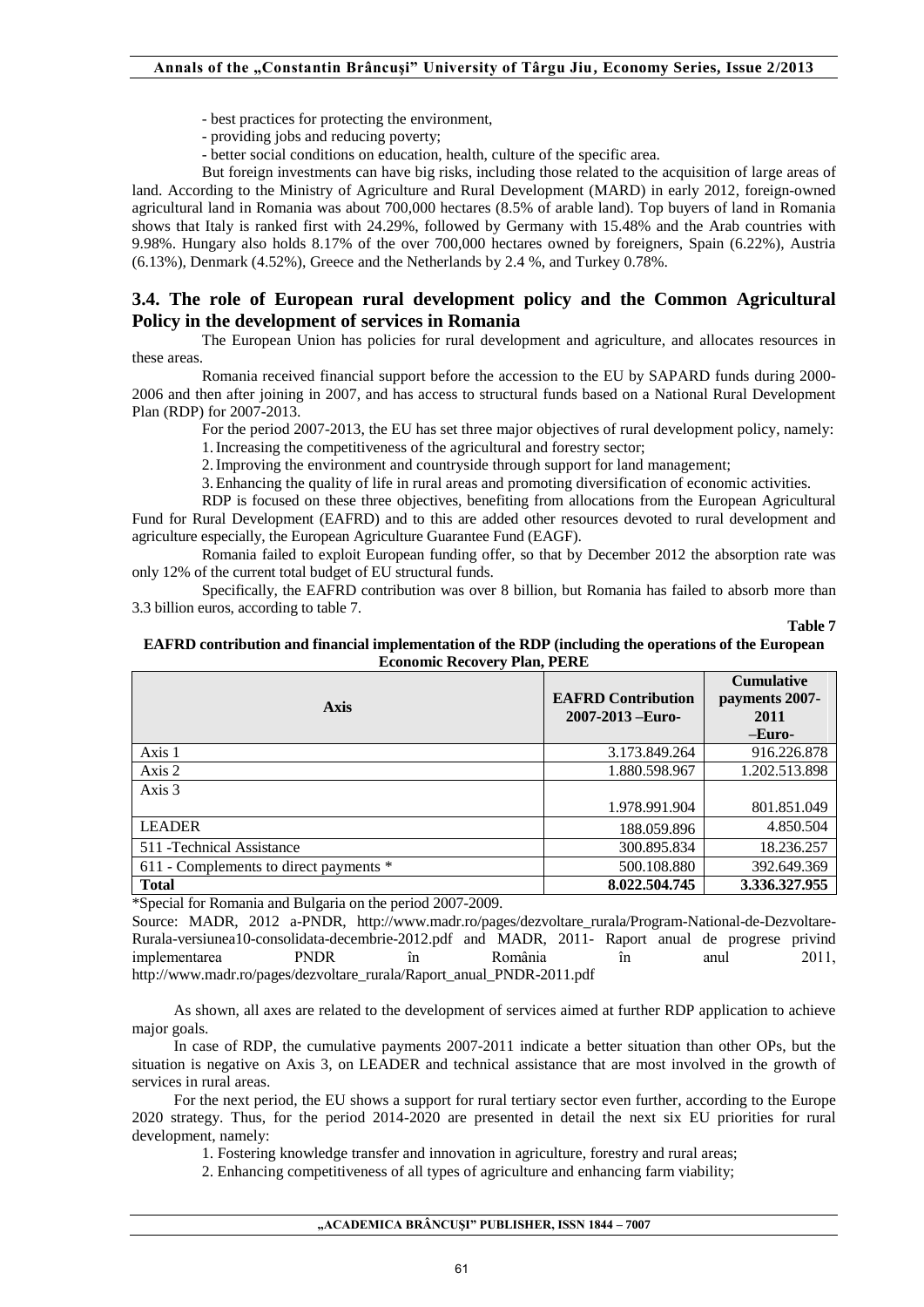3. Promoting food chain organization and risk management in agriculture;

4. Restoring, preserving and enhancing ecosystems dependent on agriculture and forestry;

5. Promoting resource efficiency and supporting the shift towards a low-carbon and climate-resilient economy in the agriculture, food and forestry sectors;

6. Promoting social inclusion, poverty reduction and economic development in rural areas.

Following discussions at the beginning of 2013, Romania will benefit from increased financial resources. Common Agricultural Policy 2014-2020 set an amount of 17.5 billion EUR, which represents an increase of 27% over the allocation in the budget year 2007-2013, which was 13.8 billion. Specifically, within the CAP budget, there are two pillars that have provided the following funds for Romania:

Pillar direct payments for the period 2014 - 2020, has allocated over 10 billion euros;

Pillar Rural Development has provided funding of 7.1 billion, meaning a reduction in the latter case with one billion euros from the budget year 2007-2013.

These proposals must be approved by the European Parliament.

# **4. Modern agriculture as support for the services in the rural area**

The nucleus of rural or intermediate areas is placed on specific activities for agriculture, forestry and fishing.

The agriculture practice has evolved constantly, but it changed radically and rapidly since the 20th century, so it created an agricultural technology with a range of upgraded equipment and machines based on complex scientific knowledge connected to all areas of science, involving skilled personnel.

The difference between the modern agriculture and the traditional one is the extension of the secondary and tertiary sectors in agriculture, considered a primary sector par excellence. Thus, it is about an agricultural chemistry which includes the application of chemical fertilizers, chemical insecticides, fungicides, changing nutritional needs of farm animals, complex analysis of agricultural products in terms of health food, etc. There are applications on plant and animal breeding, hybridization, gene manipulation, better management of soil nutrients, etc.

Last concern is about ecology and bio products, people are now confronted with managing the relationship between agriculture became over intensive and over productive and the need for healthy products, protecting the natural environment and biodiversity.

The most recent example of modern agricultural development and rural regeneration of the area come from China, criticized for overproduction at any price, but this established in 2012 the following important steps for production, especially agriculture-related services:

- Modernized agricultural technologies, mechanized, computerized,

- Boosting system implementation of technical services and scientific innovations in the rural areas;

- Implementation of innovations in agriculture, particularly in obtaining and cultivating seed quality and resistant related to climate change;

- Encouraging agricultural technicians to open businesses in the area;

- Development of advanced agricultural centers for advanced agriculture technology nationwide and creation of technology national parks for agriculture;

- Introduction of a computerized system of agricultural information;

- Strengthen technical, scientific and administrative reform in rural areas;
- Increasing scientific and technical investments for agricultural development,
- Training platform for scientific and technical research in the field of agriculture;

- Training of specialists and qualified personnel necessary to achieve high standards of national agricultural modernization [1, 2012].

What should be noted is the need for integration of agriculture in the whole economic gear through as many input-output streams, many of which are considered services.

It is in this sense, the rural area of Romania has great needs. For example, milk production as primary food requires a chain of services that ensure the growth and operation of dairy cows, but then it takes another chain of collection centers and processing the milk. Or, in Romania it is considered that in 2012 there were about 5 million tones of milk, but it was collected less than one fifth (883,710 tons), and further processing registered a decrease compared to 2011 in order to get cream, butter, cheese, yogurt.

Likewise we can see serious backlogs for other agricultural products, especially chain collection, storage and sale in domestic and foreign markets.

Of course, there is an European support for the development of these services. (According to MARD, the farmers in Romania have available from the end of November 2012, about 80 million Euros for the creation of collecting, sorting, packaging, labeling and conditioning machines for agriculture products.)

Reduction in value chain development has the following objectives:

- increasing form gate prices;

- building strong farmers' organizations, favorable to inclusion;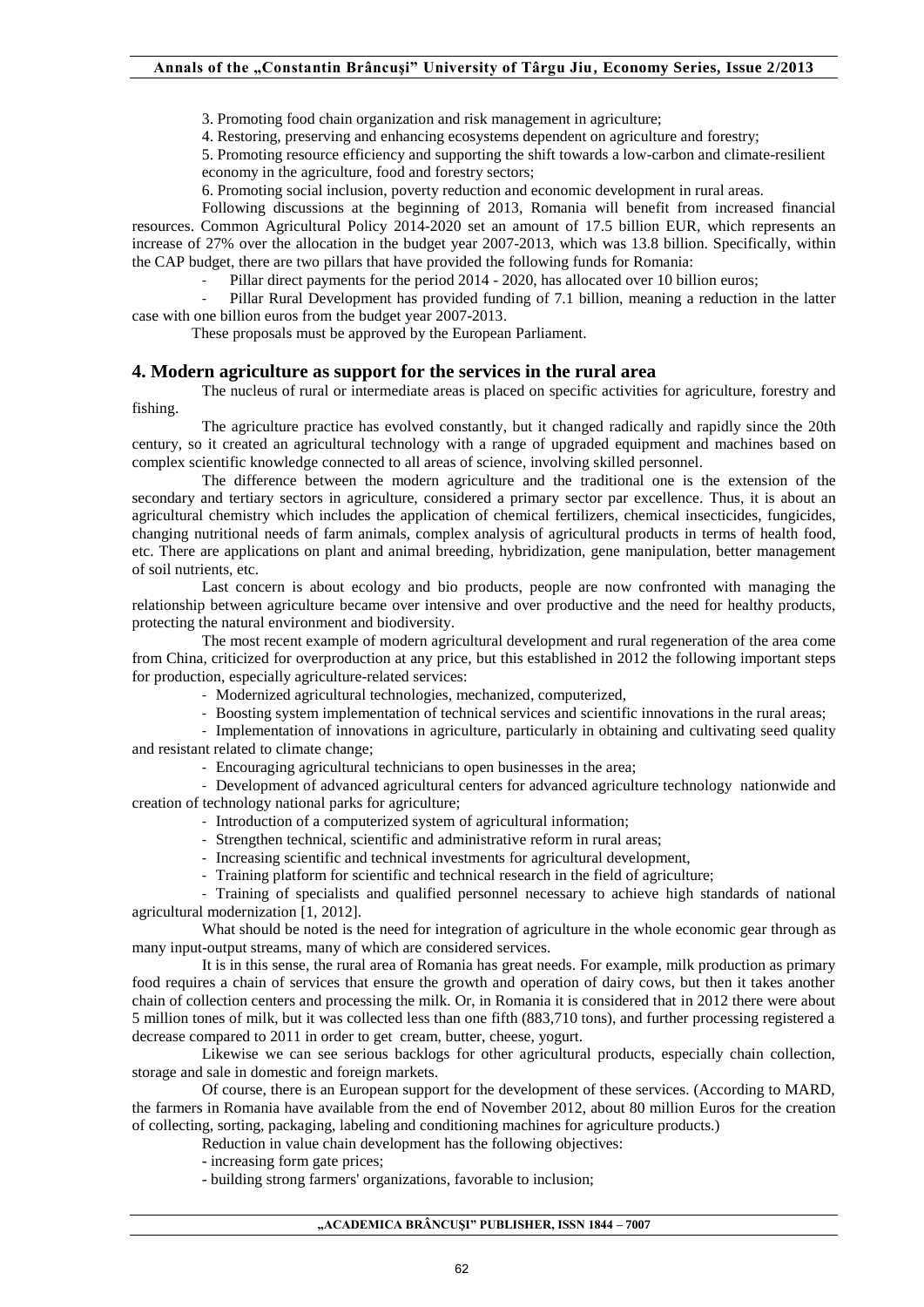- facilitating access to new markets for poor women and social groups;
- lower prices for consumers, improving chain efficiency.

Modern states policy for development in rural territory at standards equivalent to urban areas has not only purely economic interests, but should be taken into consideration those advantages of rural areas, with green areas and generous spaces with a healthier biodiversity and even with a certain daily rhythm more appropriate to human health compared to large urban areas.

### **5. Conclusions**

Like any modern entrepreneur, a single farmer can be considered  $\langle dead\rangle$ , that is uncompetitive and economically non-viable. Basically, it requires a complex and functional socio-economic tissue determined by the need to make a modern agriculture in a space that can not be considered as predominantly rural, so it talks about creating a term that combining rural and urban features. Continuing this logic, agriculture should develop a range of services, changing the relationship between the three sectors-primary, second, tertiary.

Services sector for modern rural can be seen by its double valence of final input- self-consumptionoutput, namely:

- On the one hand, the needs of rural areas require the development of services to serve the exploitation and investment, many are common to the industry or other sectors, and the creation of special services dedicated to modern agriculture.

- On the other hand, the rural areas and agriculture generates service for itself, but also for other sectors.

The article started from the modern connection observed between primary, secondary and tertiary sectors in the EU, in rural areas, where agriculture becomes crucial.

First, this connection is manifested in Romania under the impact of the main directions of the Common Agricultural Policy (CAP) during 2014-2020, i.e. a better market-oriented production, but also related to the public needs, for promoting food security while taking into account environmental issues and, in addition, achieve cooperation and alignment with the European Economic Area, including the equality of European funding.

Secondly, there is a policy for rural development, which are supported by a series of investments, but there are imposed a number of directions that will lead to the expansion of the tertiary sector, through measures of marketing, tourism, ecology, and social inclusion promoting, poverty reduction and economic development in rural areas. Other influences are generated by foreign direct investment in rural areas, much lower than in other areas.

The conclusion is based on the fragility of the rural sector in Romania, compared to other European countries and highlights specific areas of interest of stakeholders regarding the following issues: improving policies and decisions, access to markets, infrastructure development, access to financial services, access to knowledge, to services innovation and risk reduction.

### **References**

- [1]. China Radio International-CRI, 2012, *De la agricultura tradiţională la cea modernă*, <http://romanian.cri.cn/261/2012/05/28/1s127302.htm>
- [2]. European Commission(2012a), *Rural Development in the European Union, Statistical and Economic Information Report 2012*, Directorate-General for Agricultureand Rural Development, December 2012. [http://www.bayercropscience.fr/\\_pdf/observatoire/agri](http://www.bayercropscience.fr/_pdf/observatoire/agri-moderne.pdf)[moderne.pdf](http://www.bayercropscience.fr/_pdf/observatoire/agri-moderne.pdf)
- [3]. European Commision, 2012b, *Agriculture, fishery and forestry statistic. Main results – 2010- 11,* Eurostat, Collection: Pocketbooks, European Union, 2012.
- [4]. Food and Agriculture Organization –FAO, 2012, The state of food and agriculture, Investing in agriculture for a better future, Rome, 2012.
- [5]. Institutul Național de Statistică-INS, 2011, *Anuarul Statistic al României*, ediția 2011.
- [6]. Ministerul Agriculturii și Dezvoltării Rurale-MADR, 2012, *Programul Național de Dezvoltare Rurală 2007 – 2013*,versiunea consolidată decembrie 2012.
- [7]. Ministerul Agriculturii și Dezvoltării Rurale-MADR, 2011, Raport anual de progrese privind implementarea PNDR în România în anul 2011, [http://www.madr.ro/pages/dezvoltare\\_rurala/Raport\\_anual\\_PNDR-2011.pdf](http://www.madr.ro/pages/dezvoltare_rurala/Raport_anual_PNDR-2011.pdf)
- [8]. Muller P., 1991, *Vers uneagriculture de services*? Economie rurale n.202-203, Mars-Juin1991.
- [9]. National Bank of Romania, 2011, *Investitiile straine directe in Romania in anul 2011* <http://www.bnr.ro/Investitiile-straine-directe-%28ISD%29-in-Romania-3174.aspx>